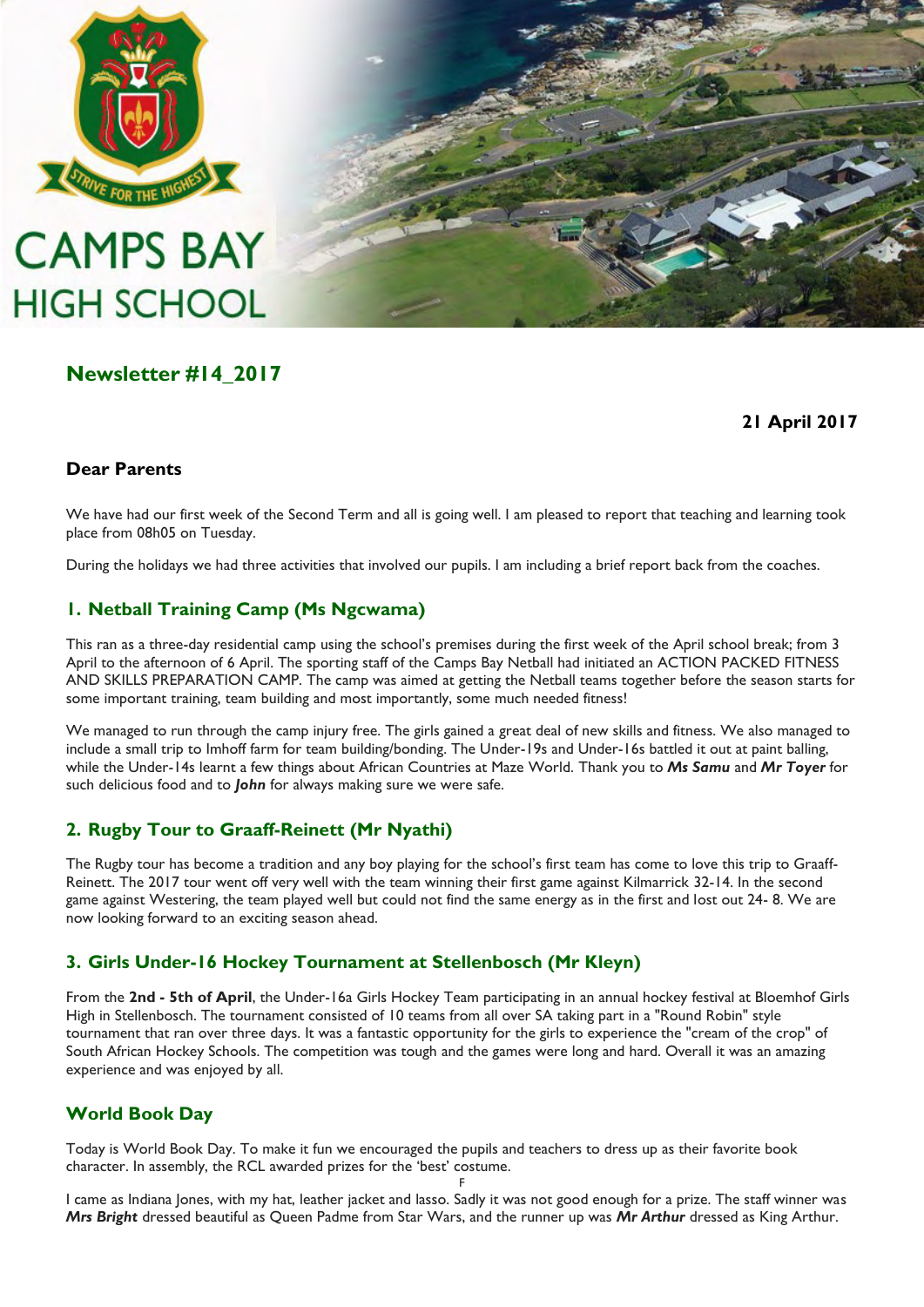The RCL also awarded two prizes per Grade, with the pupils really going to town on their outfits. The Grade 10 winner was *Megan Mills* who took two hours to apply her make up as the Grim Reaper. The Grade 12 winner was *Alex Mestousis* who made a very attractive Cruella Deville, apart from the hint of a beard.

#### **My School Card**

Thank you to all the parents who are supporting Camps Bay High School by swiping their "My School" Cards when they shop at Woolworths. We are seeing a steady month on month growth in the income from this source. Well done and keep spending.

#### **Tragic Loss of Past Pupil**

We were really sad to learn that a past pupil, *Ryan Frewen* (Class of 2012) died in an accident over the weekend. Our thoughts are with his family.

### **Clothing Shop Price List**

We have had a few incidents of parents complaining that we do not update our price list online. In every instance, the parent googled 'Camps Bay price list' and downloaded an old one. Please do not Google or use a search engine to find the price list. Search engines will bring up every price list ever uploaded, some dating back as far as 2011.

Please go the school website at **[www.campsbayhigh.co.za](http://www.campsbayhigh.co.za/)**. The most current clothing shop price list can be found under the 'forms' section of the website and is updated regularly.

#### **Forthcoming School Musical**

*Mr Cross* writes,

The Musical for 2017 has been cast and rehearsals are underway.

The Musical for 2017 is "*Hit List*", a new musical developed from the TV series SMASH! This is a really fresh and exciting new musical that is instantly enjoyable and aimed at modern audiences.

We are looking for willing parents and helpers to get involved with multimedia, make-up and costumes. The first plea is for a **photographer/graphic designer** to help with the marketing material. The second is a **film maker** to help with the filming of a music video and third is a **make-up and costume co-ordinator** for the production.

I believe a school production is a collaborative effort that highlights the collective pool of talents of the community it serves. All input and help is welcome. If you would like to assist, please email me: **[scross@campsbayhigh.co.za](mailto:scross@campsbayhigh.co.za)**

Warm regards,

*Sheldon Cross* Drama Educator Camps Bay High School

#### **Founder's Day Assemblies**

On **Friday, 5 May 2017**, the three Camps Bay Schools will be celebrating their 111th Birthday. We invite you to the following Assemblies:

| <b>Camps Bay Preparatory Campus:</b> | 08h00                                                                                 |
|--------------------------------------|---------------------------------------------------------------------------------------|
| <b>Camps Bay Primary Campus:</b>     | <b>09h00.</b> followed by tea and refreshments on the lawn at the front of the school |
| <b>Camps Bay High School:</b>        | ∣lh00                                                                                 |

Kindly RSVP to *Vivienne Ashcroft* (**[campsbayschools@gmail.com](mailto:campsbayschools@gmail.com)**) by **2 May 2017**.

Hope that you can join us!

#### **The Week Ahead**

| Monday 24/4:      | Tony Arrgon talks in the Library |
|-------------------|----------------------------------|
| Tuesday $25/04$ : | <b>Grade II Biology Outing.</b>  |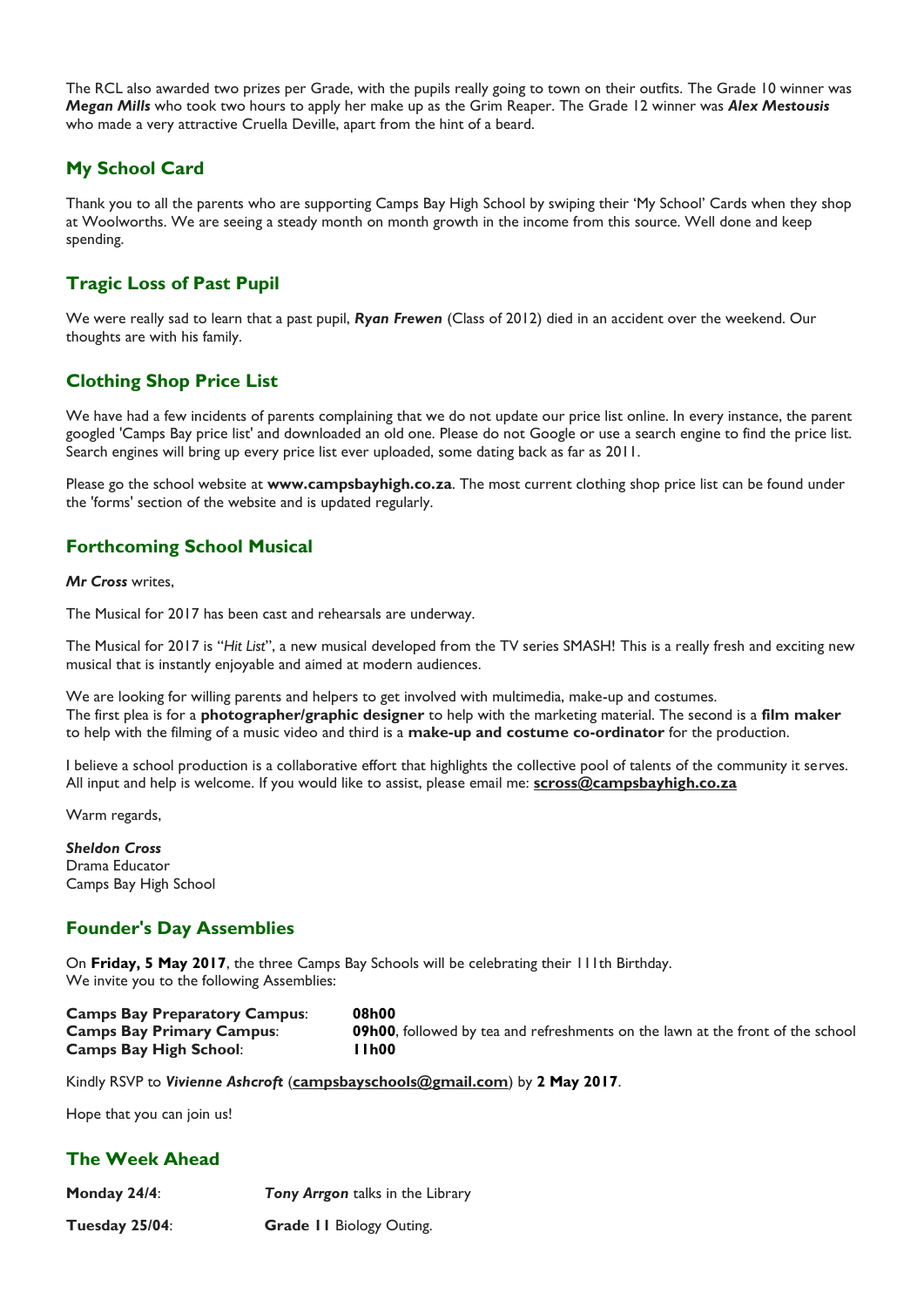**Thursday 27 – Sunday 30**: **Silver Presidents Award Hike** in the Cedarburg.

This is a short week. With **Thursday 27 April** being a Public Holiday (Freedom Day), **Friday** is a school holiday.

Then **Monday** is also a Public Holiday (**1 May: Workers Day**).

Yours sincerely

*David de Korte* **PRINCIPAL**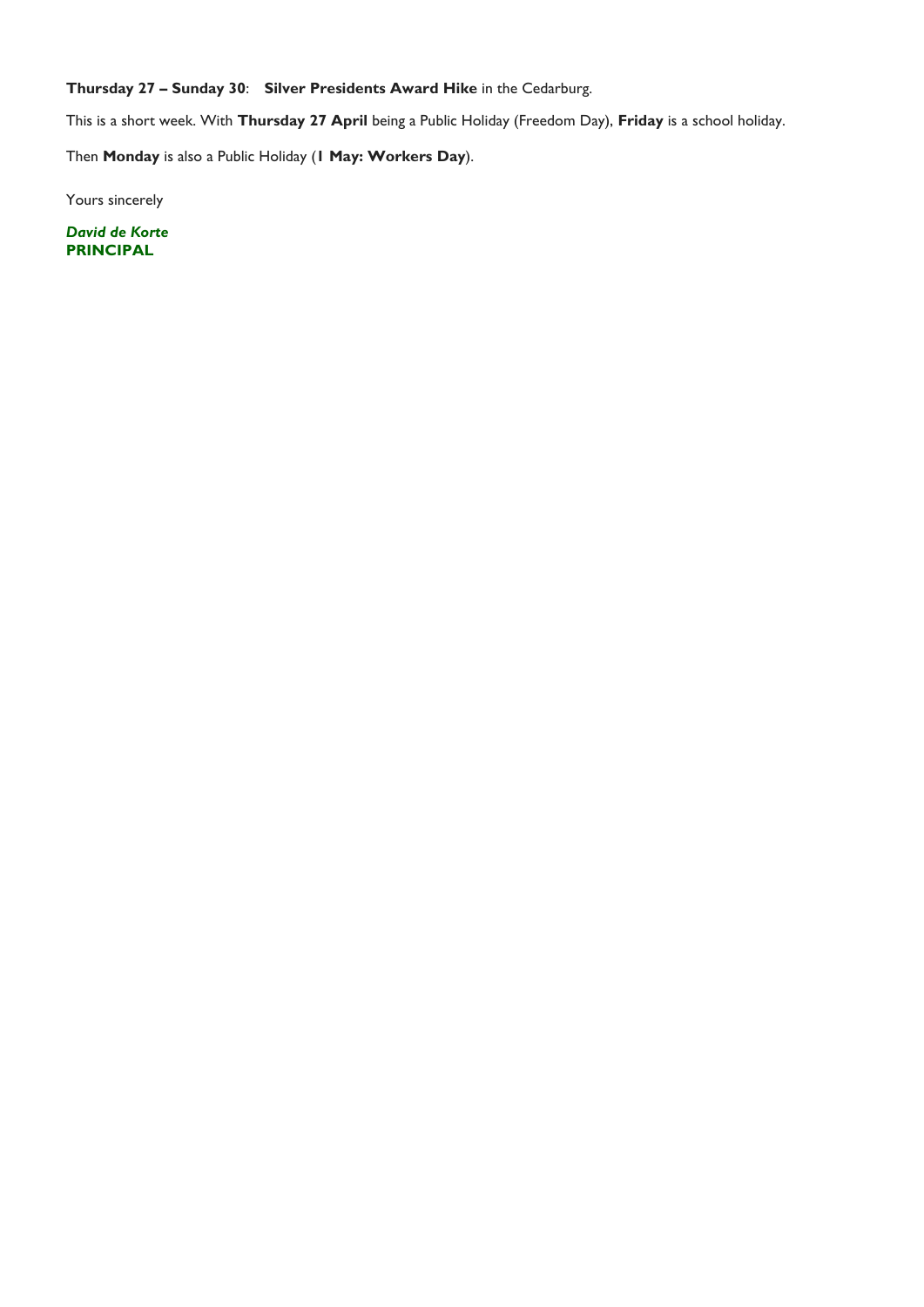

I am delighted to offer a new workshop!

# **ESPECIALLY FOR TEENS AND TWENTY'S**

Teenagers and those in their twenty's face enormous pressure to fit in with their peers and to feel 'good enough'.

This creates anxiety and low self-esteem.

This is a workshop geared to show you who you really are, what you have to offer, to deal with anxiety, to be your own champion and confident in your own skin!

> Learn your own process and change it! Be at peace with your choices!

The workshop will be held in Mouille Point On Freedom day 27 April 2017 from 9:30am to 12pm

This workshop will be repeated on Sanday 30th April 9:30am to 12pm

# R300.00 per particpant

Workshops will take place in a safe, non - judgemental, small, group setting where confidentiality is a top priority.

> For more information contact Debbi on 0824182222 or debbi@ptsd.co.za www.debbirozowsky.co.za